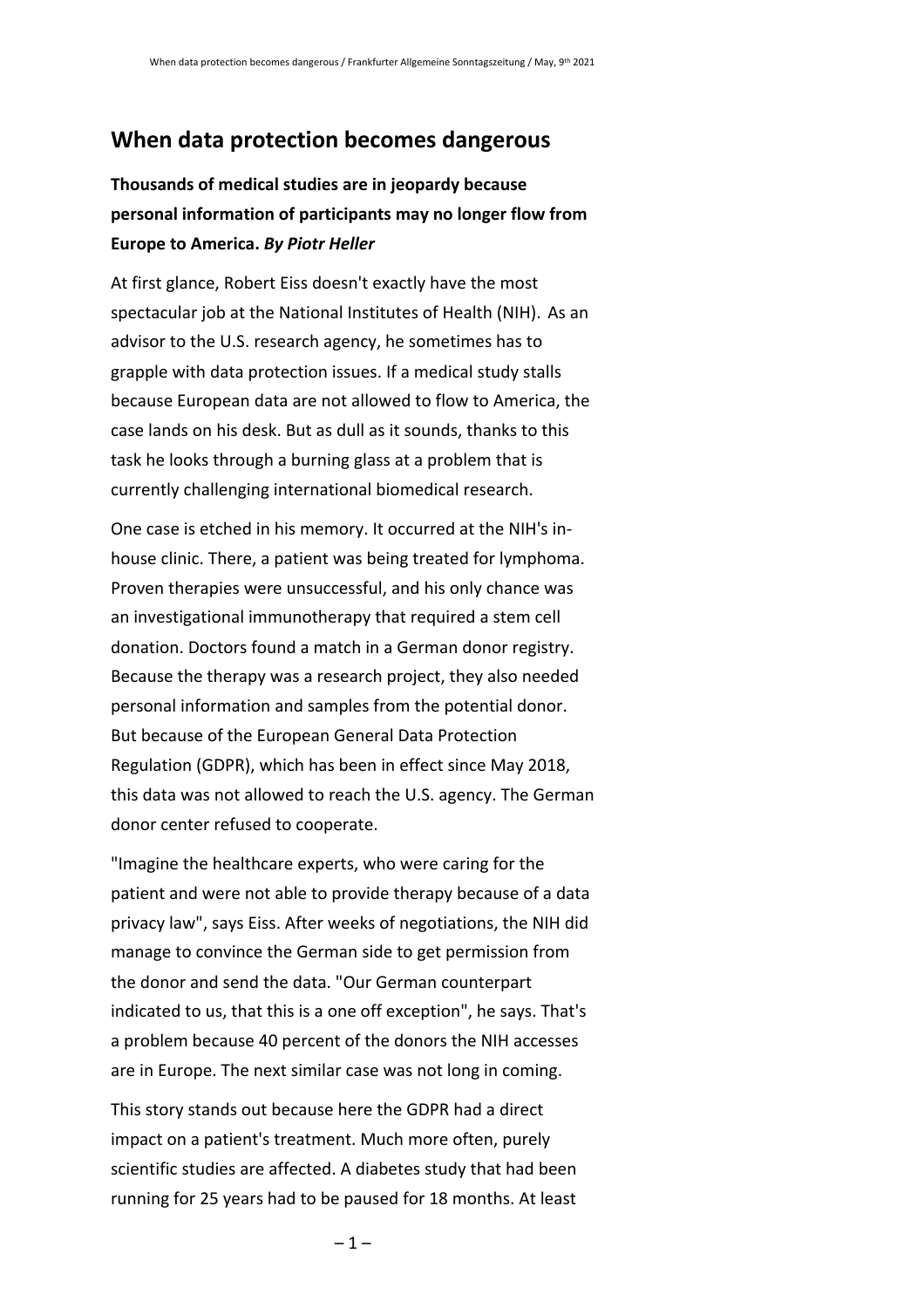40 research projects on cancer risk factors are on hold. The NIH has invested \$1.5 million to collect data from a Danish birth cohort. Scientists wanted to use it to explore genetic factors for gestational diabetes. "Following the GDPR our Danish counterpart asked us for the data and bio samples to be returned to Copenhagen", Eiss explains.

Other European databases containing blood samples or genetic material have also stopped their data flows with U.S. institutions. NIH supports a over 5000 medical studies in Europe. "We estimate that most of them will be affected by the regulation," Eiss says. Meanwhile, three major academic networks from Europe have weighed in on the issue. Recently, they published a report together for the first time. In it, they appeal to the European Commission to finally take up the cause. "Less global exchange of health data for research hurts everyone," the authors write.

At the heart of the problem is that, unlike Switzerland or Japan, for example, the United States is not considered a trustworthy partner for data protection from the EU's perspective. They lack an "adequacy decision," as it is called in bureaucrat jargon. That's why personal data is not allowed to cross the Atlantic from Europe without further ado - whether it's commercial data from Amazon or Facebook or information from medical studies. "I think the people who drafted the GDPR and implement the GDPR at the EU member state level now, they think with great concern about Amazon, Google, Facebook – that's their frame of reference," Mark Barnes explains. The Boston attorney represents major U.S. universities and also does pro bono work for international medical collaboration. He describes biomedical research as a little caboose on the train, that is pulled along by those forces. "They're actually not related to us at all. We are trying to do better science by having more data," he complains. But to get the data from Europe, U.S. institutions must sign contracts with nonnegotiable standard clauses. They require them to open U.S. data systems for audits or submit to European jurisdictions in

 $-2-$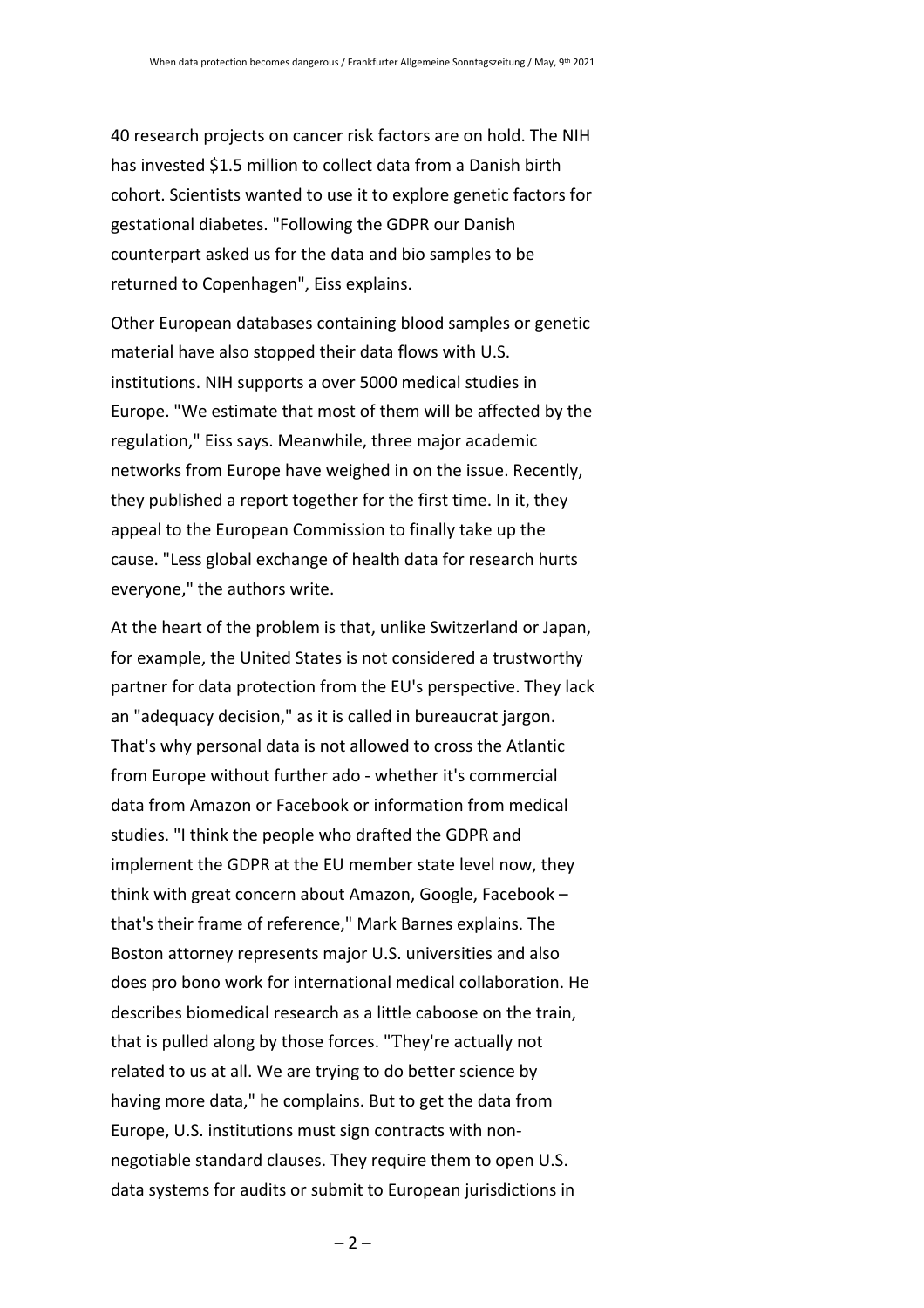privacy disputes. NIH, as a federal agency, is not allowed to do that, and state universities also have statutes prohibiting them from doing so.

It would be too short-sighted to see data protection as a mere obstacle. Medical studies rely on sensitive information such as disease diagnoses or drug use details. Even if they don't include names, the people behind them can be tracked down using Big Data and public gene databases for genealogical research. Back in 2013, Harvard professor Latanya Sweeney proved she could identify 241 of 1130 people from a DNA study based on their zip codes, birthdays and gender. In addition, a 2019 study by Dutch researchers shows that volunteers want to share their health data only on the condition that their privacy is respected. So privacy is in the interest of scientists, including U.S. scientists. Barnes asserts that there are no problems with medical research in the United States. The NIH, the National Science Foundation and state universities have a sterling track record of protecting privacy, he says. "It's no more risky for European data to be there in the NIH versus to be at an European University", he adds. So the problem is purely formal. European researchers, not least the report's authors, are also insisting that the matter be addressed here in Europe.

After all, it's about time. Giske Ursin is feeling the consequences of the wrangling that has been going on for three years now. As head of the Norwegian Cancer Registry, she oversees one of the largest blood serum banks in the world. Samples from 300,000 Norwegians over several decades are stored there. 80,000 of them have developed cancer over time. This data can be used to study such things as risk factors and early signs of cancer. "Despite this large database, we rely on international collaboration for rare diseases like gallbladder carcinoma," Ursin says. When American colleagues ask her for samples for their studies, she is no longer allowed to comply. Like many others, she resorts to workarounds. One of them is to do all the analysis in Europe - after all, American data may still be sent to Europe. "But we can't do all transatlantic

 $-3-$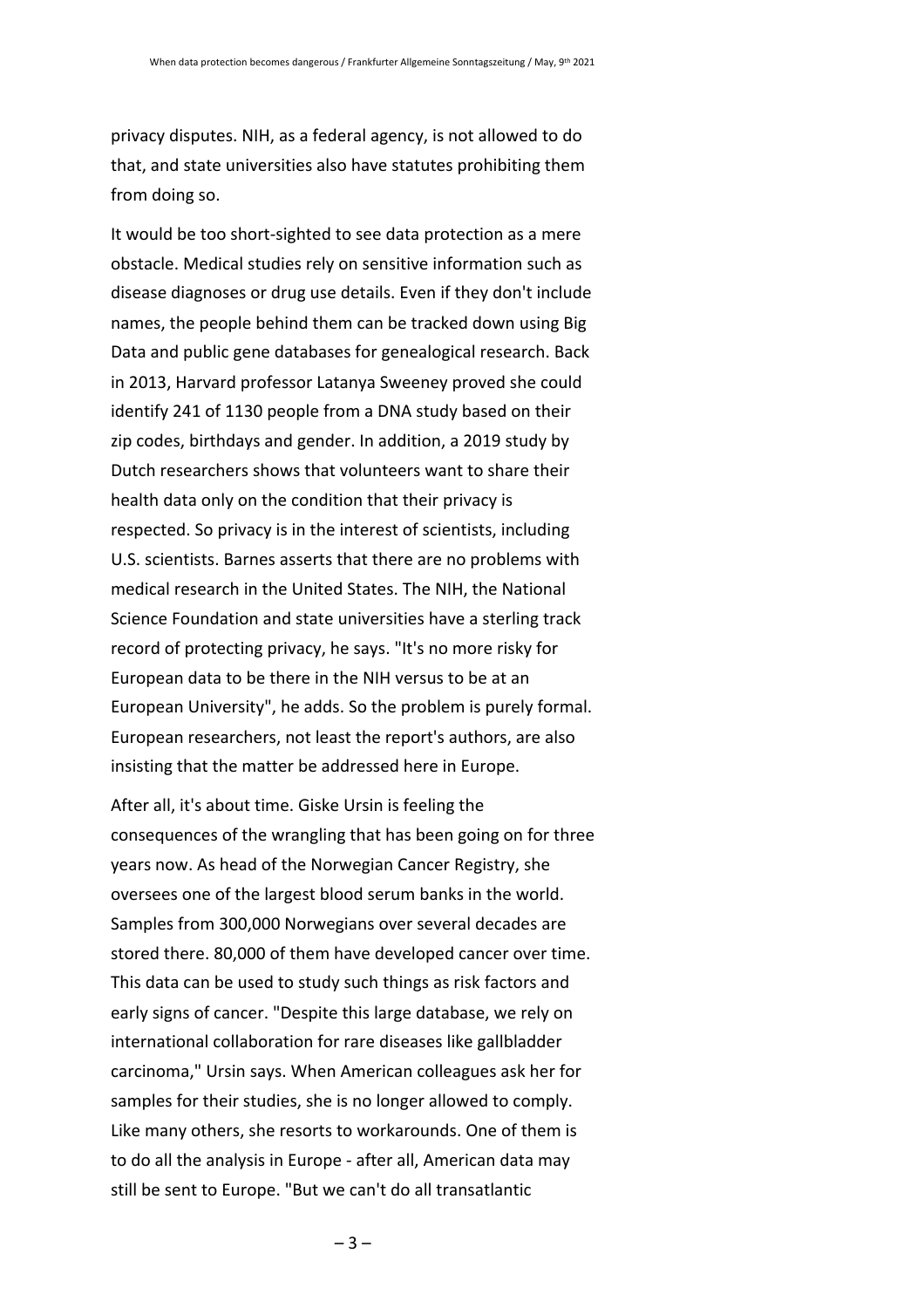cooperation at our site," Ursin says. An alternative is to analyze the European data in Europe and the American data in America and then compare the results. But that's expensive, lengthy and for statistical reasons, very rare phenomena cannot be identified in such frayed data sets.

The problem is not limited to federal institutions in America. It's true that the GDPR offers opportunities to share personal data with private universities, but their design is so complex, Ursin says, that four cancer registry studies are currently waiting for lawyers to hammer out the details. "At some point, Americans won't even consider us because they know how complicated it all is," Ursin says. According to Mark Barnes, that situation has already occurred in many cases.

Gerard Schellenberg of the University of Pennsylvania also sees privacy frustrating his colleagues. He researches the genetic basis of Alzheimer's. When he studies rare gene variants, he too needs large samples from multiple countries. To solve the problem, he hopes to collect all the information on a European database. American researchers can then perform analyses there and download the results without seeing the data themselves. But it's questionable whether the necessary infrastructure even exists in Europe. "We're wasting the talent of young researchers here who have good ideas about how to analyze the data but just can't do it because the information isn't in one place."

The authors of the report and other experts propose a number of solutions to the European Commission. One would be to include exceptions for research data in the standard clauses so that government agencies like those in the United States can sign them. Another would be an international code of conduct in which research institutions commit to data protection. The EU proved in April 2020 that it can in principle allow exceptions. At that time, the issue was the transfer of data for Covid-19 research, but here, too, experts criticized the strict design. For example, the data had to be deleted again after a certain time. Robert Eiss says that sixty institutions in Europe refused to